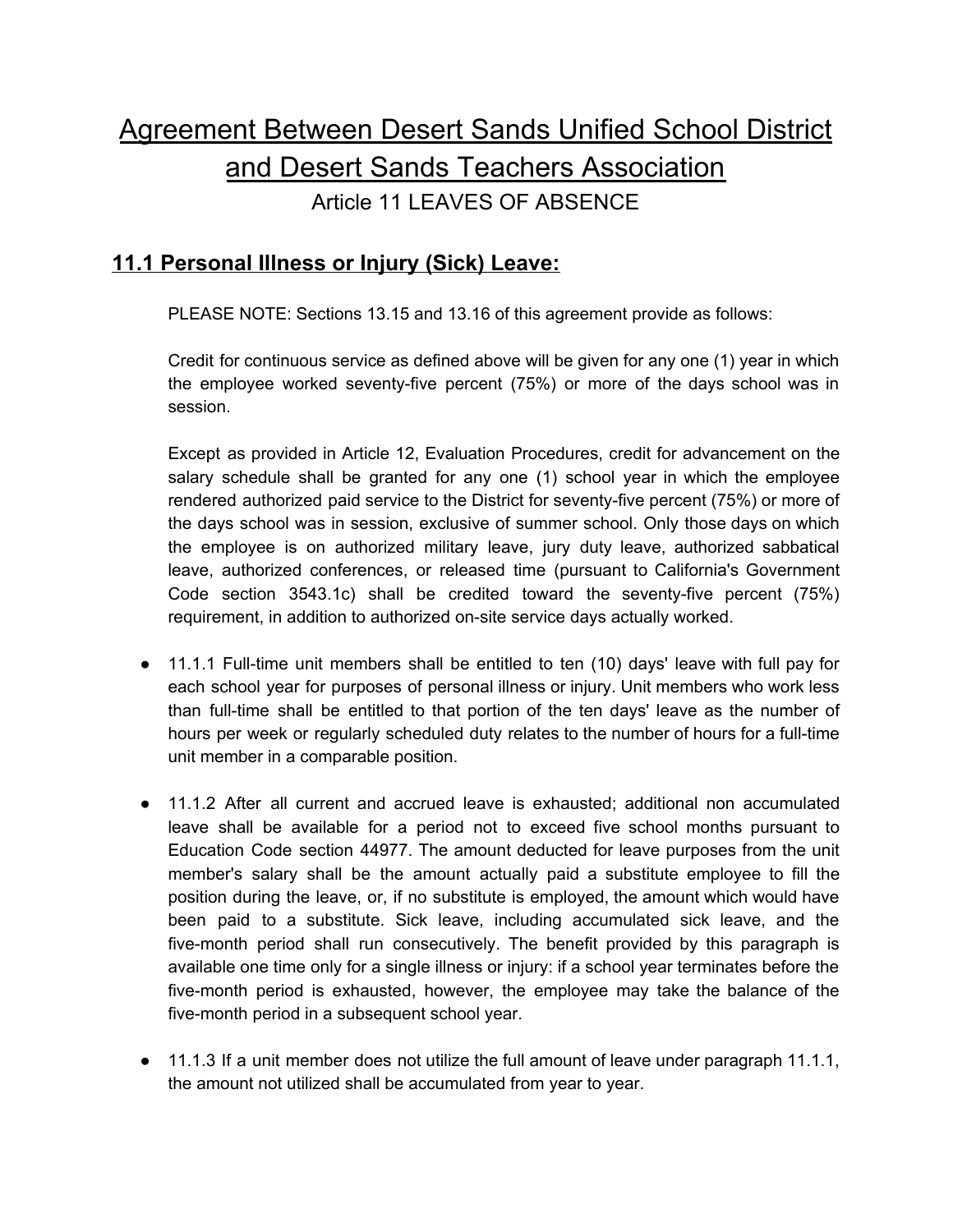- 11.1.4 Employees returning to work from sick leave involving major surgery or illness or accident shall be required to present a doctor's release verifying medical permission to return to work with or without restrictions. District management may require a physician's verification that the employee was medically unable to work. The employee shall submit a report of absence, including verification if required to the immediate supervisor within three days after the absence.
- 11.1.5 Whenever possible, a unit member must contact his immediate supervisor as soon as the need to be absent is known to permit the employer time to secure substitute service. Except in cases of emergency, failure to provide adequate notice shall be grounds for denial of leave with pay.
- 11.1.6 A unit member may not be allowed to return to work and may be placed on leave without pay if the immediate supervisor is not notified of the employee's intent to return to work at least two (2) hours prior to the beginning of the work day.

#### ● **11.1.7 Catastrophic Sick Leave Bank:**

- o 11.1.7.1 To be an eligible participant of the Catastrophic Sick Leave Bank ("Bank"), a probationary or permanent certificated employee must donate one (1) day of sick leave during the open enrollment period of its first year of operation and one day each year thereafter. If the total number of days in the Bank exceeds 1000 at the first of September of any year, members who have previously donated will be exempted from donations that year. New members wishing to enter the Bank will be required to donate one (1) day during the open enrollment period in the year they join regardless of the total number of days in the Bank.
	- 11.1.7.1.1 Sick leave day contributions will be authorized on the appropriate form and continue from year to year under the provisions addressed below until canceled by the certificated employee. No sick leave may be surrendered or drawn for purposes of summer school.
	- 11.1.7.1.2 Following the initial enrollment, a certificated employee may only join the Sick Leave Bank during the annual open enrollment period during the month of September.
	- 11.1.7.1.3 Certificated employees otherwise eligible for Catastrophic Sick Leave during the initial open enrollment period may apply for a donation from the Bank without making a prior donation.
	- 11.1.7.1.4 Donations of sick leave days to the Bank shall be irrevocable. Sick leave which is donated under this section shall be deducted from the accrued sick leave authorized under Section 11.1.1 above.
	- 11.1.7.1.5 Subject to all terms and conditions herein, a permanent certificated employee may donate up to five (5) additional days per year, earmarked for a specifically named employee who is eligible to draw from the bank. If the sick leave day donations for specifically named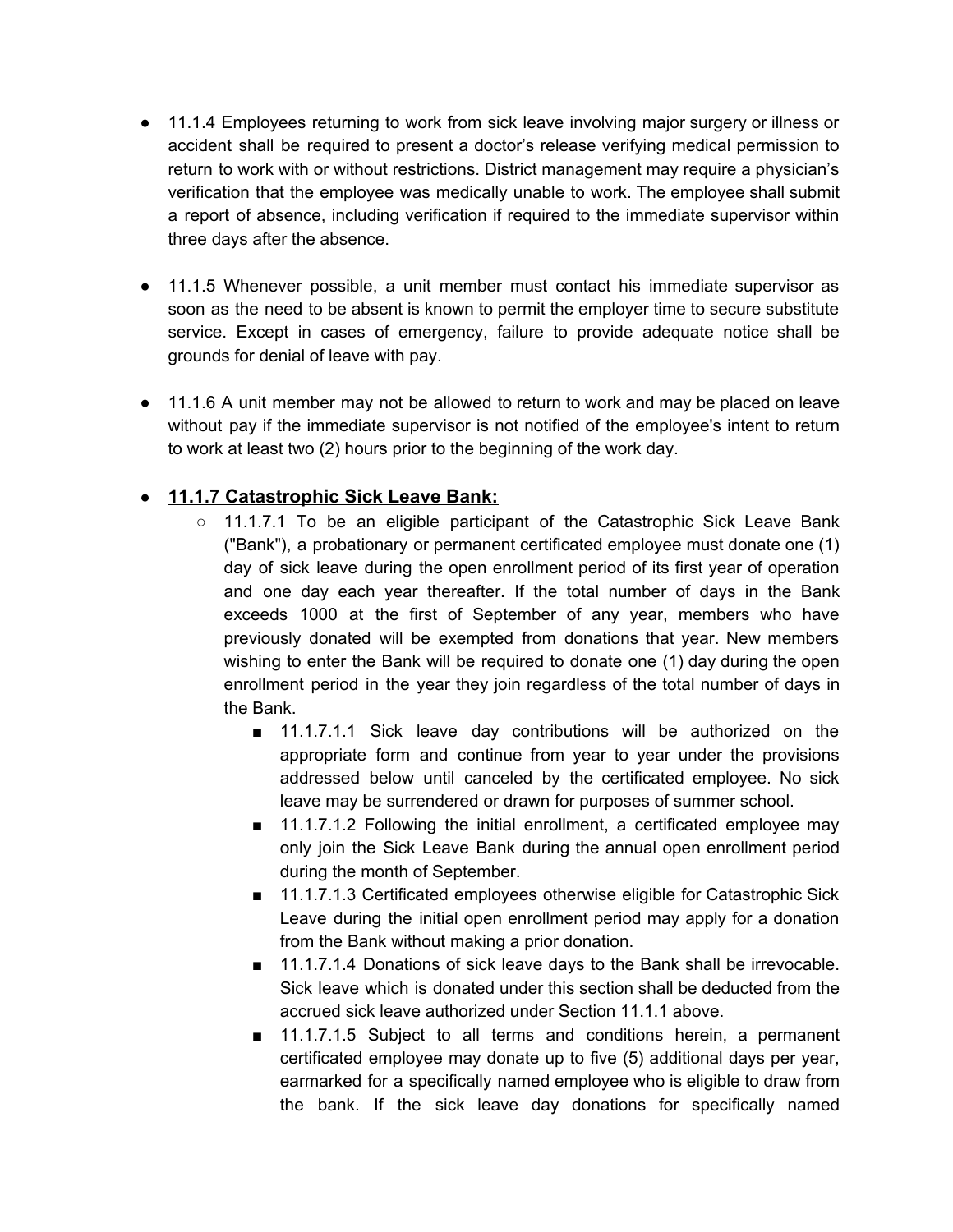employees is refused by the Catastrophic Sick Leave Committee, the donation form will be returned to the donor and the sick leave days will not be deducted from the donor's sick leave account.

- 11.1.7.2 A catastrophic injury or illness shall be defined as: any injury or illness which incapacitates a certificated employee for an extended period of time (in excess of sixty [60] consecutive calendar days) based upon competent medical evidence.
- 11.1.7.3 A certificated employee who qualifies for catastrophic injury or illness leave may not draw upon the Bank until all fully paid illness or injury leave is exhausted. Differential leave shall run consecutively after catastrophic leave. The District shall pay the certificated employee full pay and the Bank shall be charged one sick leave day. This shall not exceed the amounts allowed as maximum below:
	- $\circ$  Leave from this Bank may not be used for illness or disability which qualifies the certificated employee for Workers' Compensation leave, and his/her own paid leave.
	- $\circ$  Once the days earmarked for a specifically named employee have been exhausted, the maximum number of workdays allowed by one member for a single catastrophic injury/illness shall not exceed forty (40) work days. The certificated employee may request up to an additional forty (40) work days should the condition continue by filing an additional request for consideration by the Committee. If there are insufficient days in the Bank, there is no obligation to grant leave hereunder, in whole or in part. Neither the District, Association and/or Committee shall be legally responsible if there are insufficient days in the Bank to provide a Catastrophic Sick Leave donation.
- 11.1.7.4 The certificated employee who receives leave from the Bank shall furnish all requested medical information deemed necessary by the Joint Catastrophic Sick Leave Bank Committee (to be referred to as the Committee, as defined in Section 11.1.7.7). The Committee determines the certificated employee's eligibility to receive donated leave under this section. Upon request by the Committee, the certificated employee shall submit a "Certificated Sick Leave Bank Request for Withdrawal" form for the release of medical information. The Committee shall be entitled to obtain an independent medical evaluation to determine a certificated employee's right to receive leave from the Bank.
- 11.1.7.5 A certificated employee who wishes to donate sick leave shall submit a "Certificated Sick Leave Bank Deposit" form with the Payroll Department. This form authorizes the donation to the Bank and the assignment of the leave to the Bank or a specified individual described in 11.1.7.1.5. No surrender or assignment shall be effective until approved by the Joint Catastrophic Sick Leave Bank Committee. The decision of the Committee shall not be subject to the grievance procedure, but may be reviewed upon appeal to the Committee.
- 11.1.7.6 A certificated employee who has submitted a request to donate sick leave, and a certificated employee who receives leave from the Bank, shall each execute an agreement satisfactory to the Committee. The agreement will confirm the understanding of each that the donation of sick leave is voluntary. The agreement will also provide that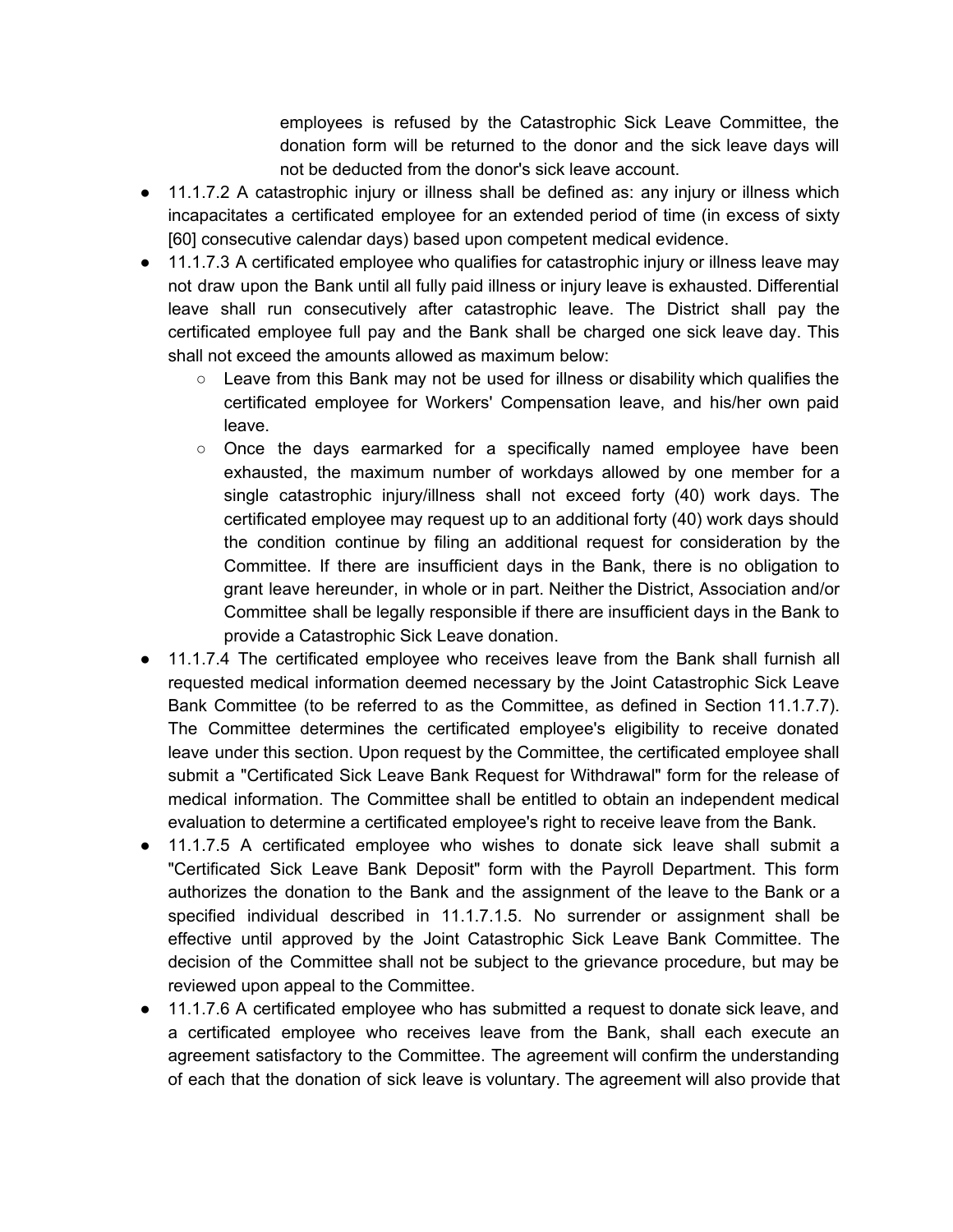each certificated employee agrees to indemnify and hold the Committee harmless from any claims, demands, or causes of action related to the donation.

• 11.1.7.7 No action taken by the Committee under this section shall be subject to the grievance procedure of this agreement. The Committee shall be composed of four (4) members, two (2) of which are appointed by the District and two (2) of which are appointed by the Desert Sands Teachers' Association (DSTA). A certificated employee dissatisfied with any action taken or decision made by the Committee concerning the Catastrophic Leave Plan herein provided, may submit a request for an appeal for reconsideration with additional supportive documentation. No request for appeal shall be considered by the Committee unless the request for appeal is submitted no later than ten (10) days after the action or decision in question. A tie vote represents a denial of the request.

The Committee shall have no jurisdiction to hear any request which is not submitted within the required time frame. The Committee shall review timely matters which are submitted to it. The Committee shall prepare a written report regarding the matter submitted to it. The report shall be submitted to the District Board of Education as an information item.

The Committee shall be responsible for informing certificated employees of solicitation for donations earmarked for the Bank.

● 11.1.7.8 If any provision of this section is held to be unlawful, then this entire section shall be null and void. This section supersedes any obligation of the District under Education Code section 44043.5.

# **11.2 Personal Necessity Leave:**

- 11.2.1 Certificated employees may use up to seven (7) days' earned sick leave for personal necessity in any one school year. Personal necessity shall include:
	- $\circ$  11.2.1.1 Death or serious illness of a member of the unit member's immediate family;
	- $\circ$  11.2.1.2 An accident involving the unit member's person or property, or the person or property of the unit member's immediate family, provided it is of such severity or seriousness so as to require the unit member's immediate attention;
	- 11.2.1.3 Imminent danger or threat of danger to the home of an employee, occasioned by a factor such as flood or fire serious in nature, which under the circumstances the employee cannot reasonably be expected to disregard;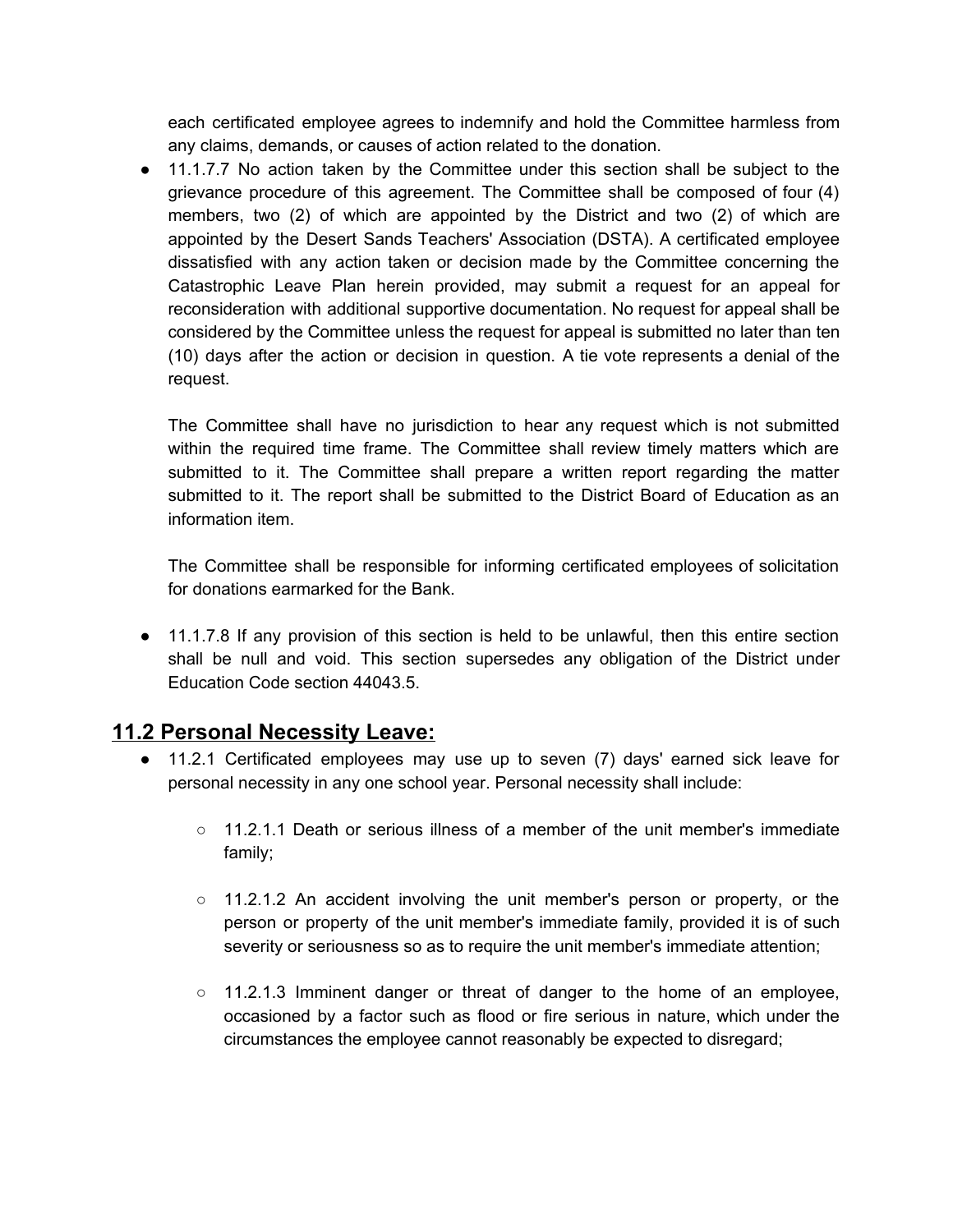- $\circ$  11.2.1.4 Delay in returning to work because of unavoidable circumstances (flood, storm, vehicle breakdown, public transportation delay, etc.);
- $\circ$  11.2.1.5 Three (3) days of the personal necessity leave, of the seven (7) days allowable, may be utilized by the unit member at his own discretion upon the following conditions:
	- 11.2.1.5.1 Such days shall be charged against the unit member's sick leave;
	- 11.2.1.5.2 Twenty-four (24) hours' written notice shall be required unless extenuating circumstances occur which prevent such notice given; in the event, the unit member shall make every reasonable effort to give advance notice;
	- 11.2.1.5.3 There shall be no accumulation from year to year of such days;
	- 11.2.1.5.4 Administration retains the right to refuse the unit member's request on a certain day if, in the opinion of the administrator, too many unit members select the same day;
	- 11.2.1.5.5 The unit member shall not be required to give reasons for the use of such days;
	- 11.2.1.5.6 Such leave shall not be used to withhold services from the District;
- 11.2.1.6 Under no circumstances shall personal necessity leave be available for extension of vacation/holiday, recreational purposes, or withholding of services; please see, 11.2.1.4.
- 11.2.1.7 Before the utilization of personal necessity leave, a unit member shall make a reasonable effort to obtain prior approval from the appropriate management person.

# **11.3 Pregnancy Disability Leave/Parental Leave:**

● 11.3.1 Employees covered by this Agreement shall be entitled to use personal illness leave (sick leave) as set forth in the Agreement for disabilities caused, or contributed to, by pregnancy, miscarriage, childbirth, and related medical conditions on the same terms and conditions governing leaves of absence for other illnesses, injuries, or medical disabilities. Such leave shall not be used for child care, child rearing or preparation for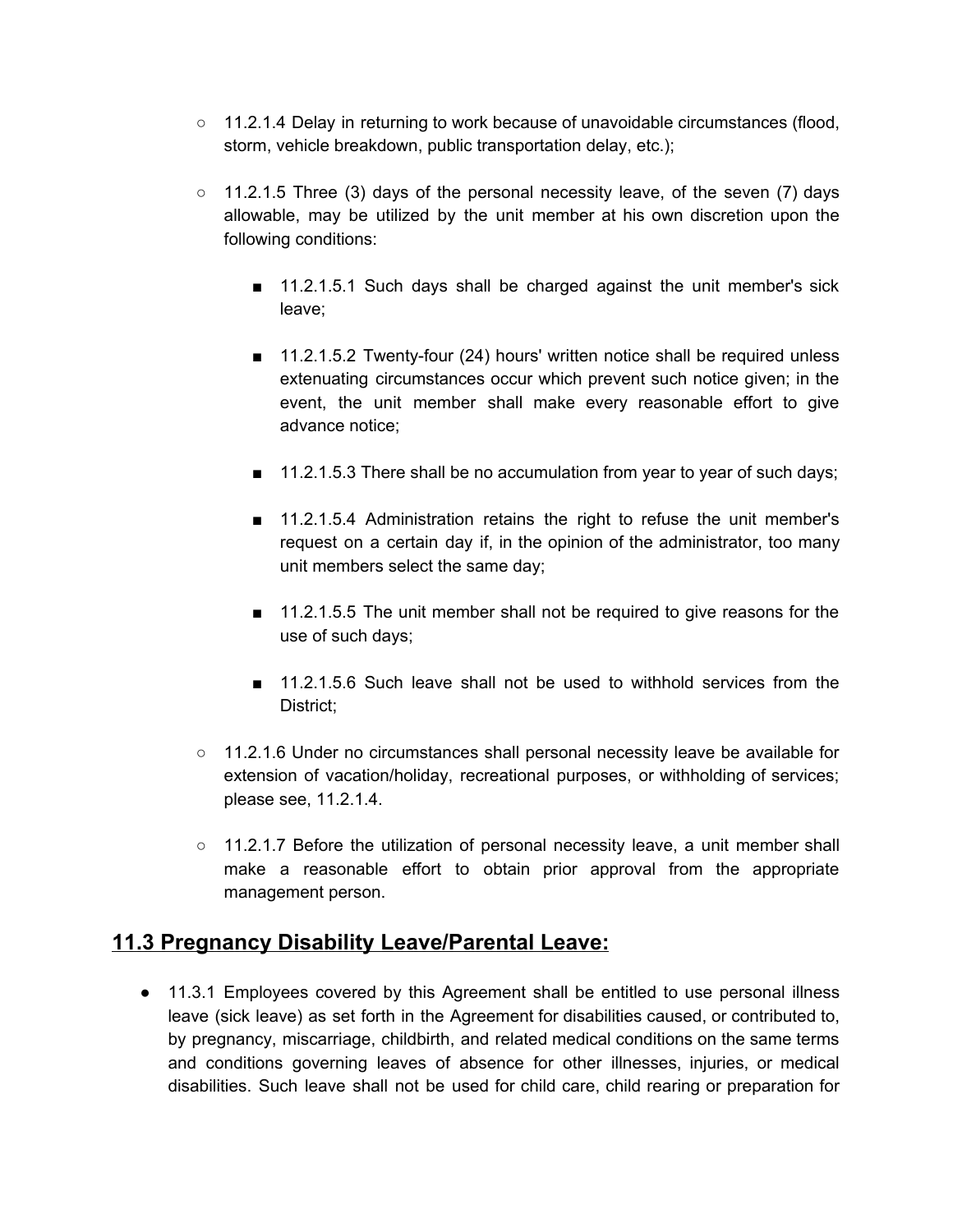childbearing, but shall be limited to those disabilities caused, or contributed to, by pregnancy, miscarriage, childbirth, or related medical conditions.

- 11.3.2 The length of such pregnancy disability leave, including the date on which the leave shall commence and the date on which the employee's duties with the District are to be resumed, shall be determined by the employee and the employee's physician, subject to the following conditions: a teacher who is pregnant may continue in active employment as late into her pregnancy as she desires, provided she is able to properly perform the essential functions of her position with or without reasonable accommodations.
- 11.3.3 Employees who are members of the bargaining unit shall be entitled to leave without pay or other benefits for disabilities caused, or contributed to, by pregnancy, miscarriage, childbirth, or related medical conditions, when all current accumulated and differential pay sick leave has been exhausted. The date on which the employee shall resume duties shall be determined by the employee on leave and the employee's physician, provided, however, that the District management may require her physician provide a verification of the medical inability to work.
- 11.3.4 This leave policy shall be construed as requiring the Board of Education to grant leave with pay only when it is necessary to do so in order that leaves of absence for disabilities caused or contributed to by pregnancy, miscarriage, or childbirth be treated the same as leaves for other illness, injuries, or disabilities.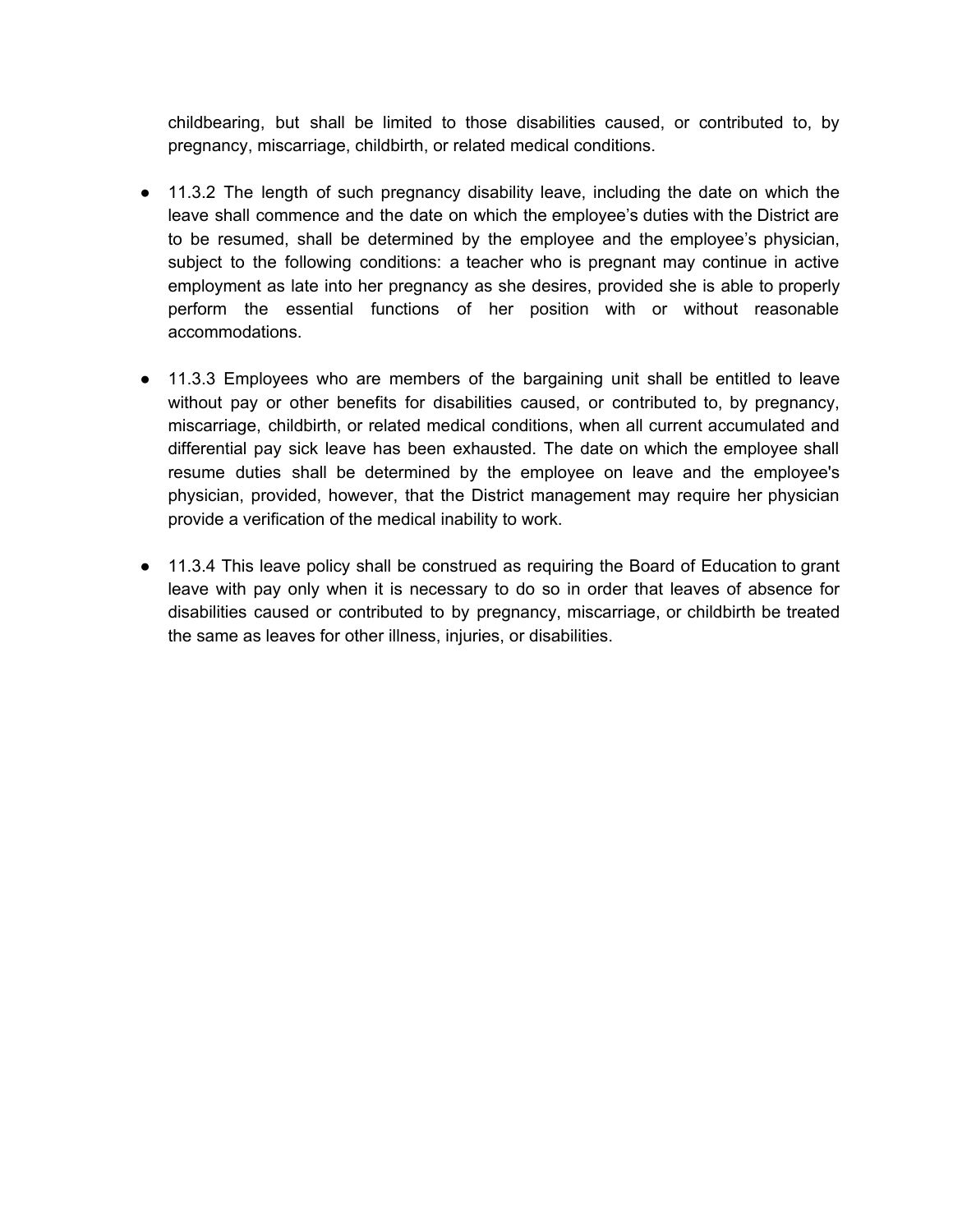- 11.3.7.1.1 Effective January 1, 2017, as provided by Education Code 44977.5, unit members shall be entitled to parental leave as set forth in this section.
- 11.3.7.1.2 For purposes of this section, "parental leave" shall be defined as leave for reason of the birth of a unit member's child, or the placement of a child with the unit member for adoption or foster care.
- $\circ$  11.3.7.1.3 Unit members shall be entitled to use all current and accumulated sick leave for parental leave, for a period of up to twelve (12) workweeks.
	- 11.3.7.1.4 When a unit member with at least one year of District service has exhausted all current and accumulated sick leave and continues to be absent on account of parental (child-bonding) leave under the California Family Rights Act (CFRA; Government Code section 12945.2), he/she shall be entitled to substitute differential pay for any of the remaining twelve (12) workweek period. Such substitute differential pay shall be paid as set forth in that Section.
	- 11.3.7.1.5 Any leave taken under this section shall count against any entitlement to child-bonding leave under the California Family Rights Act and the aggregate amount of leave taken under this section and CFRA shall not exceed twelve (12) workweeks in any twelve (12) month period.
	- 11.3.7.1.6 A unit member shall not be entitled to more than one (1) twelve (12) week period for paternal leave in any twelve (12) month period.
	- 11.3.7.1.7 Leave under this section shall in addition to any leave taken for pregnancy or childbirth-related disability.
	- 11.3.7.1.8 Except for extenuating circumstances a unit member shall give at least fifteen (15) calendar days' notice of birth of a child an intent to take parental leave under this section. Leave shall be taken in increments of at least two (2) weeks' duration except on two (2) occasions. Leave under this section must be completed within twelve (12) months of the birth of the child or placement for adoption or foster care.
- 11.3.7.2 Unpaid Parental Leave -- Employees who desire additional parental leave over and beyond disability and/or California Family Rights Act leave may be granted leave without pay for a period not to exceed one (1) full year.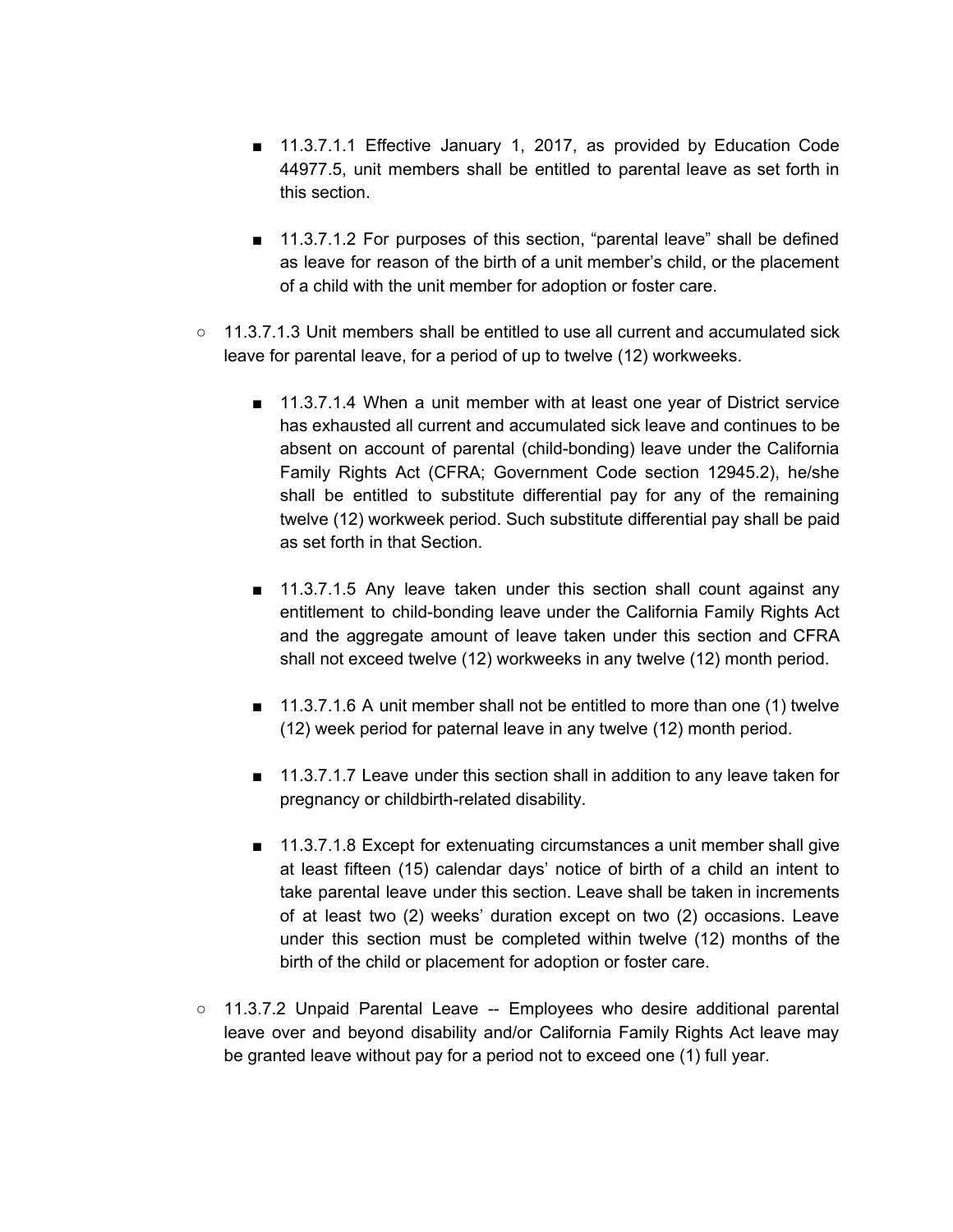# **11.5 Industrial Accident Leave:**

Unit members will be entitled to industrial accident leave according to the provision of Education Code section 44984, for personal injury which has qualified for Workers' Compensation under the provisions of the Desert Schools' Self-Insurance Program for Employees (SIPE), subject to the following conditions:

- 11.5.1 Such leaves shall not exceed sixty (60) days during which the schools of the District are required to be in session or when the employee would otherwise have been performing work for the District in any one fiscal year for the same industrial accident. When an industrial accident or illness leave overlaps into the next fiscal year, the employee shall be entitled to only the amount of unused leave due him or her for the same illness or injury.
- 11.5.2 The District has the right to have the unit member examined by a physician pursuant to the provisions of SIPE, at District expense, to assist in determining the length of time during which the employee will be temporarily unable to perform assigned duties, and the degree to which a disability is attributable to the injury involved.
- 11.5.3 Days of absence deducted from sick leave immediately following exhaustion of industrial accident leave and as a direct result of the industrial illness or accident shall be reduced by the percent of compensation received by the employee.

# **11.6 Judicial Leave:**

Unit members will be provided paid leave for regularly called jury duty and to appear as a witness in court, other than as a litigant, for reasons not brought about through the connivance or misconduct of the unit member. Whenever possible, the member shall 5 submit a written request for an approved absence no less than ten (10) days prior to the beginning date of the leave or the date called as a witness. The unit member shall present verification of subpoena as a witness, or jury duty summons and confirmation of jury duty service.

# **11.7 Military Leave:**

Unit members shall be allowed military leave, subject to the provisions of applicable federal and state law.

## **11.8 Professional Leave:**

A certificated employee with permanent status may be granted a leave of absence without compensation for educational advancement for a period not to exceed one (1)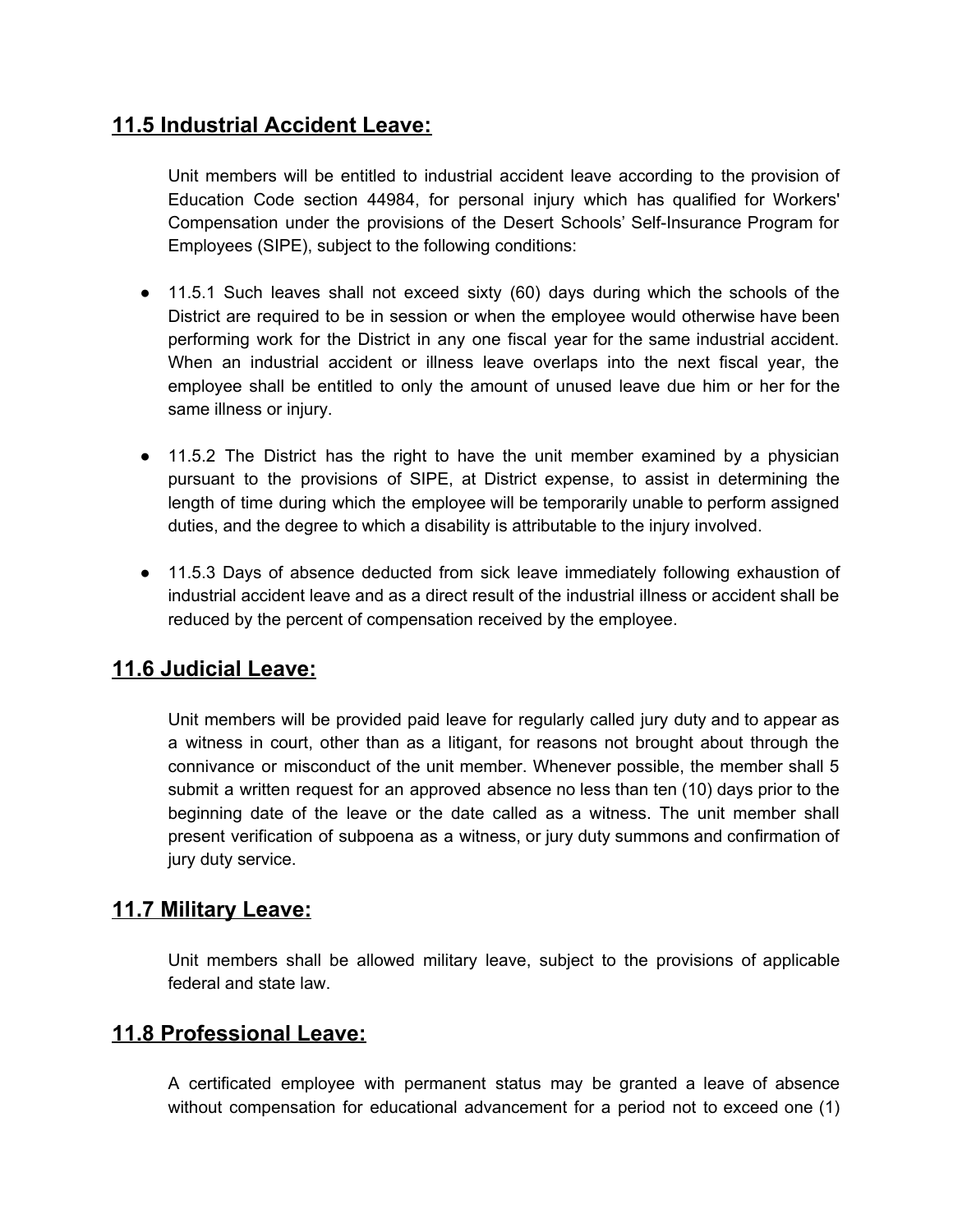full year. If the leave is to be in excess of twenty-five per cent (25%) of the teaching days scheduled for the school year, yearly increments in salary shall not be allowed. All conditions covering this leave shall be subject to approval by the Board of Education upon recommendation of the Superintendent.

# **11.9 Health or Hardship Leave:**

- 11.9.1 A certificated employee with permanent status may be granted a leave of absence without compensation for health or hardship for a period not to exceed one (1) year. If the leave is to be in excess of twenty-five per cent (25%) of the teaching days scheduled for the school year, an experience increment in salary shall not be allowed.
- 11.9.2 Board approval is required prior to granting health or hardship leave. A statement from the employee's physician, stating that leave is necessary for health reasons, shall be required before approval is granted for health leave.

# **11.10 Personal Leave:**

An employee may be granted a leave of absence without pay for personal reasons, not to exceed thirty (30) work days, upon the recommendation of the Superintendent and with prior approval of the Board.

# **11.11 Sabbatical Leave:**

- 11.11.1 Sabbatical leave should be mutually advantageous to the individual and the District and is considered an investment in the employee's future value to the students, teachers, and administrators of the District. It may be granted for a period of one (1) year for study or research-travel.
- 11.11.2 Sabbatical leave must be preceded by at least seven (7) consecutive years of certificated service, all of which have been served as a regular full-time certificated person in the Desert Sands Unified School District. One (1) year of service is defined to be seventy-five per cent (75%) of the teacher days per year. Six (6) years must intervene between successive sabbatical leaves.
- 11.11.3 For the purpose of sabbatical leave, the school year during which the experience must occur is hereby defined as the period beginning August 20 and ending June 20 of the following year.

#### **● 11.11.4 Sabbatical Leave for Study:**

A certificated person shall complete at least twenty-four (24) semester units of college and/or graduate credit courses during a sabbatical year. At least twelve (12) semester units, or the equivalent, shall be completed during each semester or quarter while on leave. This unit requirement may be met by study in a foreign country in an accredited institution. A certificated person shall have a stated purpose and goal for taking college work so that it would be mutually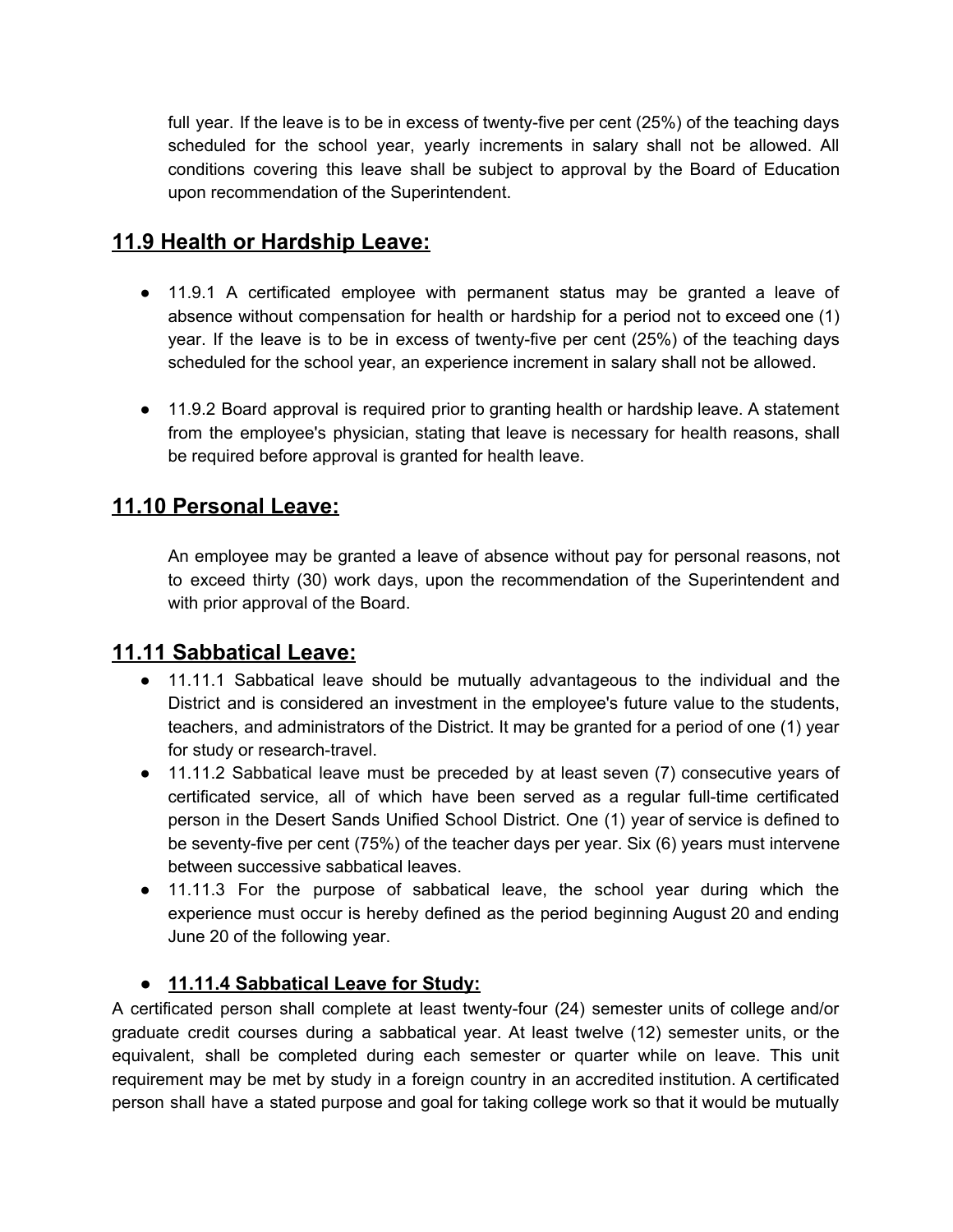beneficial to the individual and to the District (i.e., work toward an advanced degree, academic in-depth study in a subject matter in which he/she is teaching, or a research project directly related to the school or the District). Work toward a credential, such as an Administrative Credential or a Pupil Personnel Services Credential, is a personal obligation for self-advancement and may not mutually benefit the District and should not, in itself, be grounds for a sabbatical. This does not rule out the possibility of a person obtaining an advanced credential while completing the objectives of the sabbatical. Courses shall be exclusive of correspondence courses. Prior to such leave, the courses shall be subject to approval of the Sabbatical Leave Committee. Upon completion of the leave, and within sixty (60) days of return to duty, a written report on findings and conclusions, along with transcripts usable for reinforcement of teaching in the subject area, shall be submitted to the Office of Certificated Personnel for evaluation by the Sabbatical Leave Committee and forwarded to the Superintendent and the Board of Education. Not less than fifty percent (50%) of sabbatical leaves granted shall be for study.

#### **● 11.11.5 Sabbatical Leave for Research-Travel:**

Certificated persons on sabbatical leave for research-travel shall remain in this status at least four (4) months for each semester of leave granted. The application for leave shall include, in general terms, an outline of the proposed research and an itinerary of the proposed travel. The name "research-travel" is used, since the primary purpose of this sabbatical project is research of a nature which must be supplemented with travel. The research must have a direct contribution to the teacher's field and classroom activity. Sabbatical leave for research-travel must clearly show reinforcement of knowledge in the subject area through contact with people, culture, economy, government, and geography of the countries visited. This may be done by the employee identifying a problem and defining it to the point where he/she is able to offer evidence that travel and interaction with people during this research-travel leave will contribute to the solution of the problem. The research should be supplemented by such things as tapes of conversation, tapes of the informal as well as formal music, films of industrial areas, art centers, and art objects, etc. Upon completion of the leave, and within sixty (60) days of return to duty, a written report on findings and conclusions shall be submitted to the Office of Certificated Personnel for evaluation by the Sabbatical Leave Committee and forwarded to the Superintendent and to the Board of Education. A person shall be required to submit a copy, and copying rights for internal District use, of the entire sabbatical report. The report should set forth the teacher's reactions to the experience and include a statement of the benefits received from it. The Superintendent may, for good cause, authorize an extension of time for the report, not to exceed one semester for the purpose of completing the necessary requirements. A description of the trip alone will not satisfy the report requirement.

11.11.6 Application for sabbatical leave must be submitted to the Sabbatical Leave Committee, through the Office of Certificated Personnel, and accompanied by a written recommendation from the immediate supervisor. Applications will be evaluated by the Sabbatical Leave Committee in terms of benefits to the District and individual. Applications must be submitted prior to February of the semester preceding that in which the leave is desired. Sabbatical leaves for less than one (1) year's duration may, on rare occasions, be granted for specific, special needs of the District. Quality of projects has first priority. Consideration shall be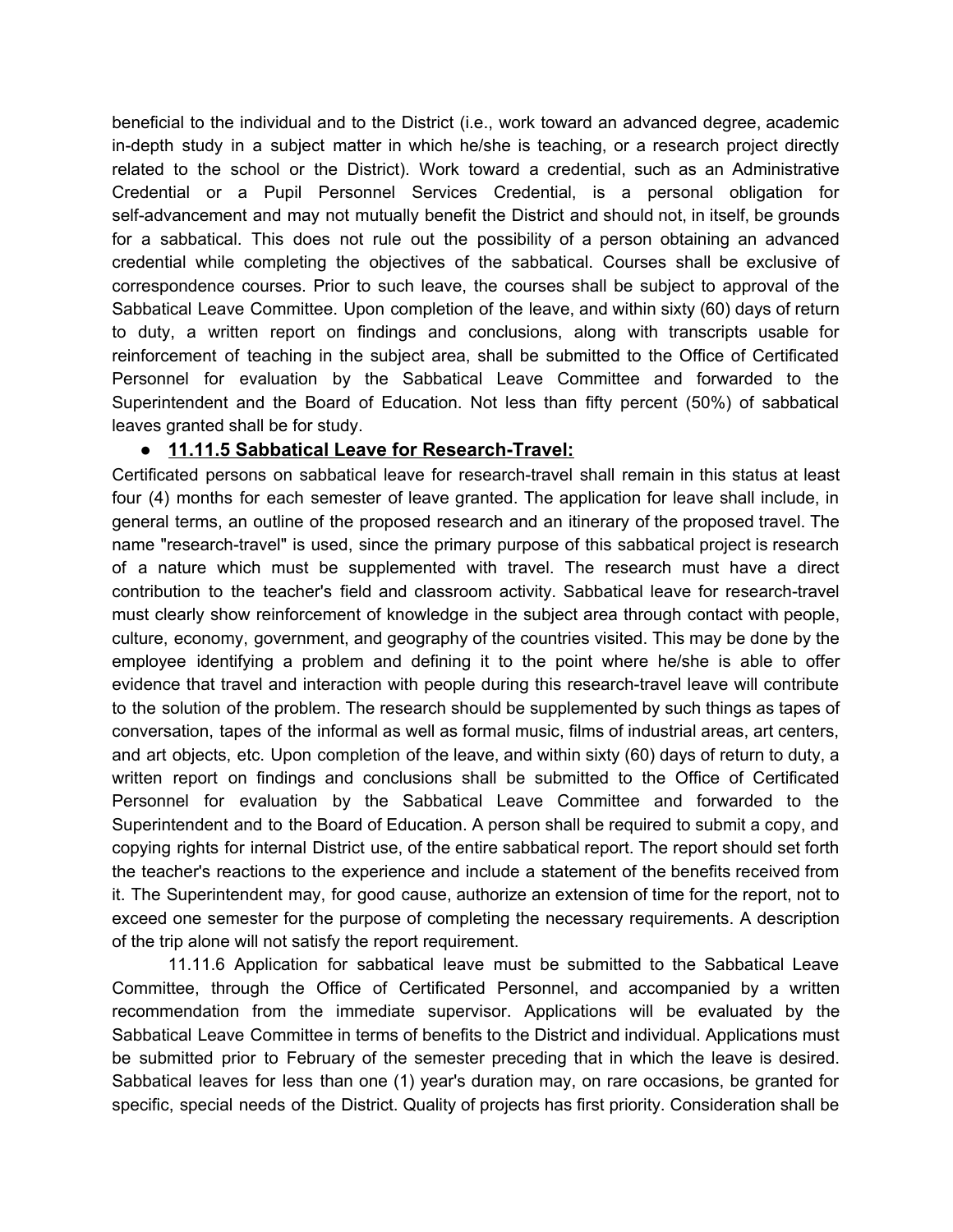given to applications which provide the greatest opportunities for expanding professional contacts and, in case of advanced study, breadth of institutional experiences. No more than one (1) employee per school shall be granted a sabbatical leave.

11.11.7 An employee shall receive fifty percent (50%) of his/her salary while on sabbatical leave for study or research-travel.

11.11.8 The employee will be required to furnish a bond to guarantee his service to the District for at least two (2) years following the sabbatical leave. All sabbatical allotments will be returned to the District if the two full years are not completed.

#### **● 11.11.9 Effect of Sabbatical Leave on Retirement:**

11.11.9.1 A certificated person on sabbatical leave shall be entitled to the increment for which she/he would have been eligible had she/he not been on leave. The leave shall not interrupt the teacher's progress on the salary schedule.

11.11.9.2 Sabbatical leave counts toward retirement and the retirement contribution shall be collected.

11.11.9.3 In case of injury to, or other illness of, the employee during leave which prevents his/her completing the purpose of the leave, the sabbatical leave will be terminated and all provisions for sick leave will apply. These provisions will take effect on the first day of the next pay period following notification of said illness to the Superintendent, verified by a medical doctor's report. Upon release by a medical doctor, the employee will return to regular duty for the remainder of the school year, to be assigned as needed in a certificated position at the discretion of the Superintendent. The subsequent year will be reassigned as if he/she had completed the sabbatical leave.

11.11.9.4 Both the Board of Education and the District shall be freed from any liability for payment of any compensation of damages provided by law for the death or injury of any employee of the District employed in a position requiring certification qualifications when the death or injury occurs while the employee is on any leave of absence granted under the provisions of Education Code sections 44962 to 44976, inclusive.

11.11.10 At the expiration of a sabbatical leave, the certificated employee who has been granted such leave will be returned to his/her field or subject area at the same rank and status, but not necessarily to prior position; however, preference of assignment of the employee is a consideration.

#### **● 11.11.11 Sabbatical Leave Committee:**

11.11.11.1 The Sabbatical Leave Committee shall study and evaluate applications for sabbatical leave. It shall also be the responsibility of the Sabbatical Leave Committee to evaluate the sabbatical report after the employee returns to the District. This evaluation shall be based upon fulfillment of agreement indicated in the application. The Committee shall submit its recommendations to the Superintendent. The Superintendent shall forward the application, the Committee's recommendations, and his/her own recommendation to the Board of Education not later than February 28.

11.11.11.2 The Sabbatical Leave Committee shall include one (1) primary elementary teacher; one (1) intermediate elementary teacher; one (1) middle school teacher; one (1) high school teacher; one (1) elementary administrator; one (1) middle school administrator; one (1) high school administrator; and the Assistant Superintendent, Personnel.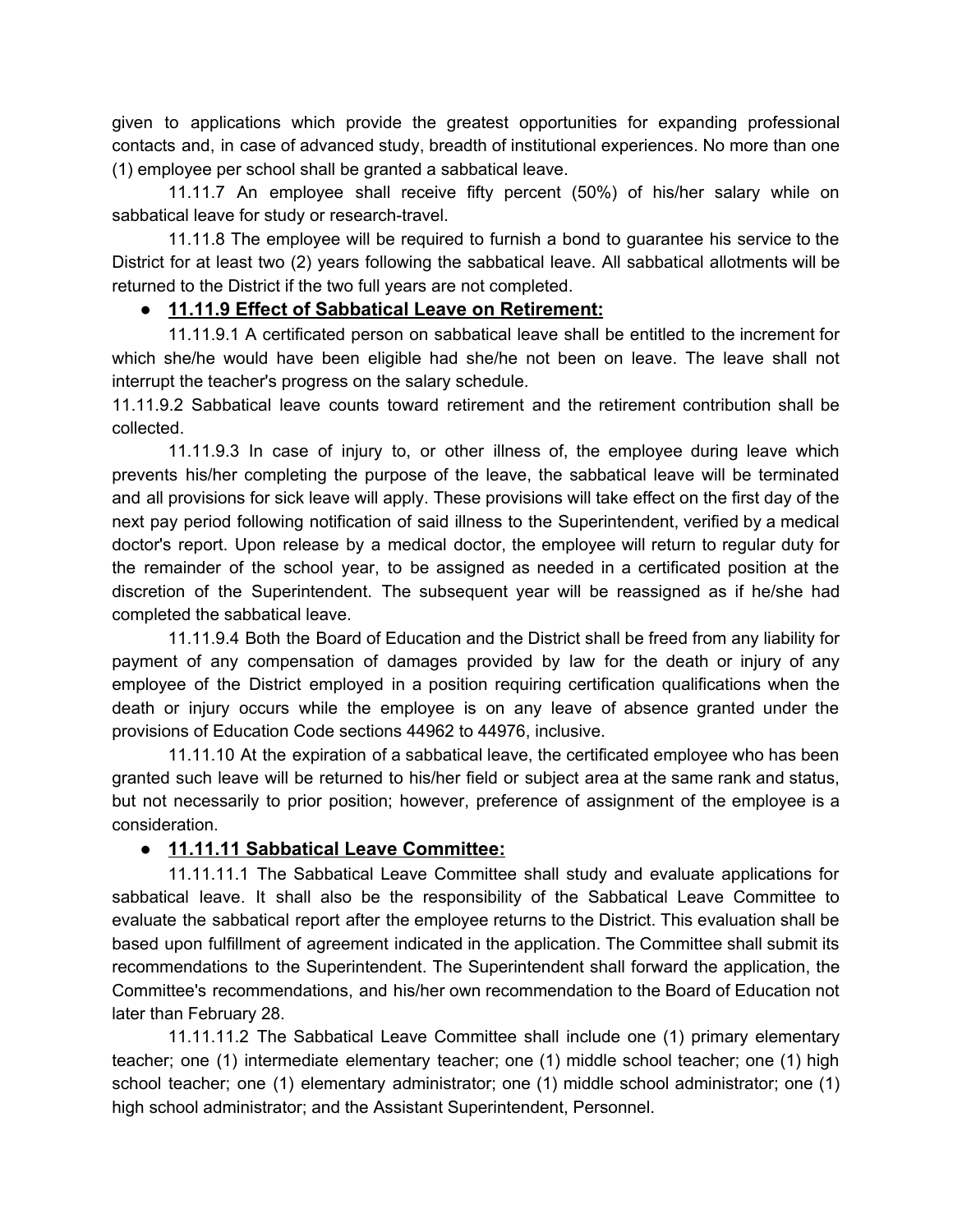11.11.11.3 Teacher members of the Committee must have attained permanent status in the District. Committee members may not apply for leave during their term of office. If a member wishes to apply for sabbatical leave, he/she must first resign from the Committee.

11.11.11.4 The term of office shall be three years. The terms shall be staggered in such a way as to prevent the occurrence of more than three vacancies in any one (1) year.

11.11.11.5 The President of the Association and the Assistant Superintendent, Personnel shall jointly recommend members of the Sabbatical Leave Committee to the Board of Education for official appointment.

11.11.11.6 The Assistant Superintendent, Personnel will serve as secretary and records keeper to the Committee and shall have no voting privileges.

#### ● **11.12 Teacher Exchange:**

- $\circ$  11.12.1 Inasmuch as it has been found that the Teacher Exchange Programs are advantageous to the District culturally and educationally, the Board of Education supports these wholeheartedly, and urges "exchange certificated employees."
- 11.12.2 A certificated employee with permanent status shall be considered eligible to apply for the Teacher Exchange Program.
- 11.12.3 Application for Teacher Exchange must be submitted to the Sabbatical Leave Committee through the Office of Certificated Personnel. Applications will be evaluated by the Sabbatical Leave Committee in terms of benefits to the District and to the individual.
- $\circ$  11.12.4 The employee will be required to furnish a bond to quarantee his/her service to the District for at least one (1) year following the Teacher Exchange.
- 11.12.5 Effect of Teacher Exchange on Retirement:
	- 11.12.5.1 A certificated person on Teacher Exchange shall be entitled to the increment for which he/she would have been eligible had he/she not been on exchange. The exchange shall not interrupt the teacher's progress on the salary schedule.
	- 11.12.5.2 Teacher Exchange shall count toward retirement, and the retirement contribution may be collected.
	- 11.12.5.3 Both the Board of Education and the District shall be freed from any liability for payment of any compensation of damages provided by law for the death or injury of any employee of the District employed in a position requiring certification qualifications when the death or injury occurs while the employee is on Teacher Exchange.
	- 11.12.6 At the expiration of the Teacher Exchange year, the certificated employee who has been granted such leave will be returned to his/her field or subject area at the same rank and status, as if he/she had been teaching in the Desert Sands Unified School District.
- 11.12.7 Sabbatical Leave Committee:
	- 11.12.7.1 The Sabbatical Leave Committee shall study and evaluate applications for the Teacher Exchange Program. The Committee shall submit its recommendations to the Superintendent. The Superintendent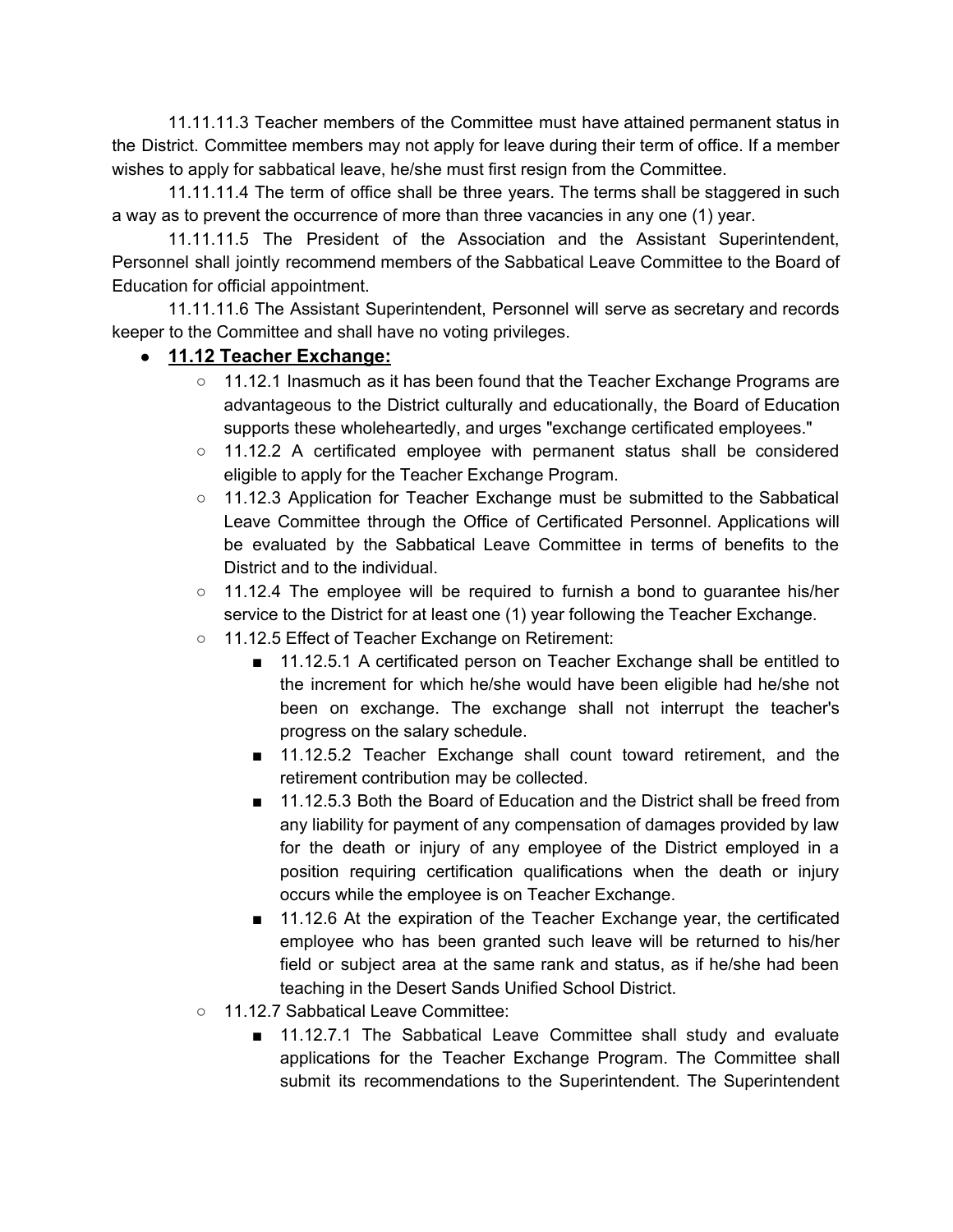shall forward the Committee's recommendations to the Board of Education, together with his/her own recommendation.

■ 11.12.7.2 The Office of Certificated Personnel has the right of final approval of the exchange, pending receipt of the final confidential papers of the foreign teacher coming to the Desert Sands Unified School District.

### **● 11.13 Abuse of Leave:**

- 11.13.1 Misuse of leave shall result in a pay deduction equal to the scheduled compensation for the actual misused time.
- $\circ$  11.13.2 Any teacher granted leave who, during the period of such leave, accepts employment with another district, business, public agency or any other gainful employment without prior approval of the Board of Education shall be deemed to have resigned from his/her employment with the District. The Board shall not deny the employee on leave the right to accept employment necessary to sustain the original intent of the approved leave.

#### **● 11.14 Unauthorized Absence:**

- 11.14.1 Unauthorized absence is defined as nonperformance of those duties and responsibilities assigned by the District and its representatives, including all duties and responsibilities as defined by the Education Code, rules and regulations of the Board of Education of Desert Sands Unified School District, and this collective Agreement. Such unauthorized absence may include, but is not limited to, collective refusals to provide service, unauthorized use of sick leave, unauthorized use of other leave benefits, persistent nonattendance at regular meetings.
- 11.14.2 An employee is deemed to be on unauthorized absence at such time and on such occasions as the employee may absent himself/herself from required duties.
- $\circ$  11.14.3 Unauthorized absence shall constitute a breach of contract, and, therefore, may result in the initiation of dismissal procedures, loss of salary, or such other disciplinary action as may be deemed appropriate.
- 11.14.4 An employee shall receive as salary only an amount that bears the same ratio to the established annual salary as the time he/she serves, in accordance with laws and policies governing such service bears to the required days of service.
- 11.14.5 Unauthorized absence of less than one (1) day shall be prorated by the half-day and anything over one half-day shall be considered a full day.
- 11.14.6 Unauthorized leave shall result in a proportional deduction of benefits (health and welfare, retirement, Workers' Compensation, etc.) pro rata with the costs to be deducted from the employee's monthly salary for those benefits covered during the employee's unauthorized absence.

#### **● 11.15 Sick Leave Records:**

 $\circ$  11.15.1 If a unit member is absent for less than a full day, one hour will be deducted for each hour of absence or fraction thereof from the unit member's